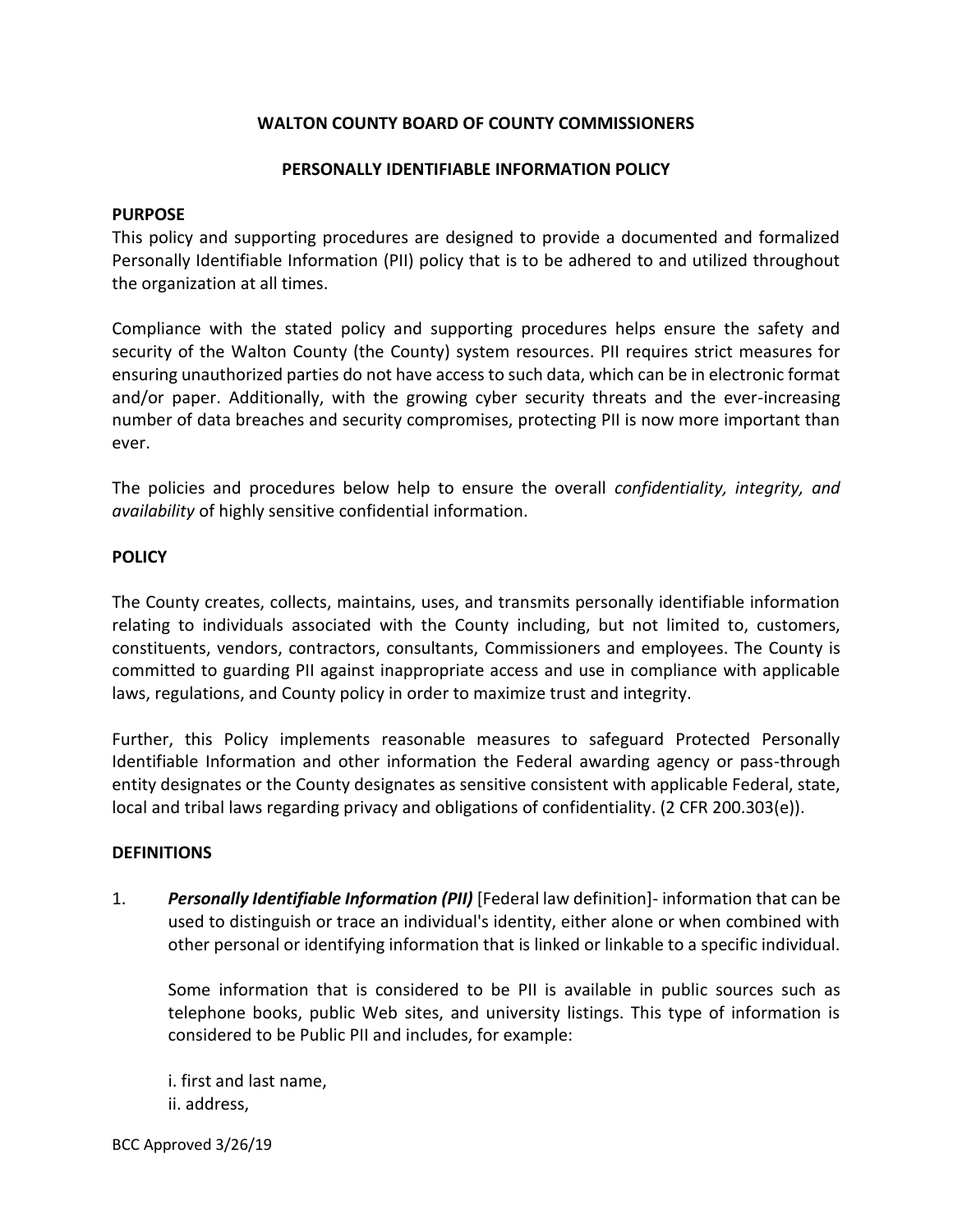iii. work telephone number, iv. email address, v. home telephone number, and vi. general educational credentials.

The definition of PII is not anchored to any single category of information or technology. Rather, it requires a case-by-case assessment of the specific risk that an individual can be identified. Non-PII can become PII whenever additional information is made publicly available, in any medium and from any source, that, when combined with other available information, could be used to identify an individual.

(2 CFR 200.79 Personally Identifiable Information (PII))

- 2. *Protected PII* [Federal law definition]- an individual's first name or first initial and last name in combination with any one or more of types of information, including, but not limited to:
	- a. social security number,
	- b. passport number,
	- c. credit card numbers,
	- d. clearances,
	- e. bank numbers,
	- f. biometrics,
	- g. date and place of birth,
	- h. mother's maiden name,
	- i. criminal, medical and financial records,
	- j. educational transcripts.

# *THIS DOES NOT INCLUDE PII THAT IS REQUIRED BY LAW TO BE DISCLOSED*.

(2 CFR 200.82 Protected Personally Identifiable Information (PII)).

## **IDENTIFYING PROTECTED PII FOR PURPOSES OF FEDERAL AWARDS**

- 1. As described in the definitions above, under Federal law, Protected PII does not include PII that is required to be disclosed.
- 2. Under the Florida Public Records Laws, generally, everything is required to be disclosed unless the Florida legislature or constitution, or Federal law provides an exemption or for confidentiality. (Section 119.01, Florida Statutes, Article 1, Section 24, Florida Constitution, 2 CFR 200.337)
- 3. The examples below are Protected PII in Florida because they are exempted from public disclosure by specific exemptions in Florida or Federal law.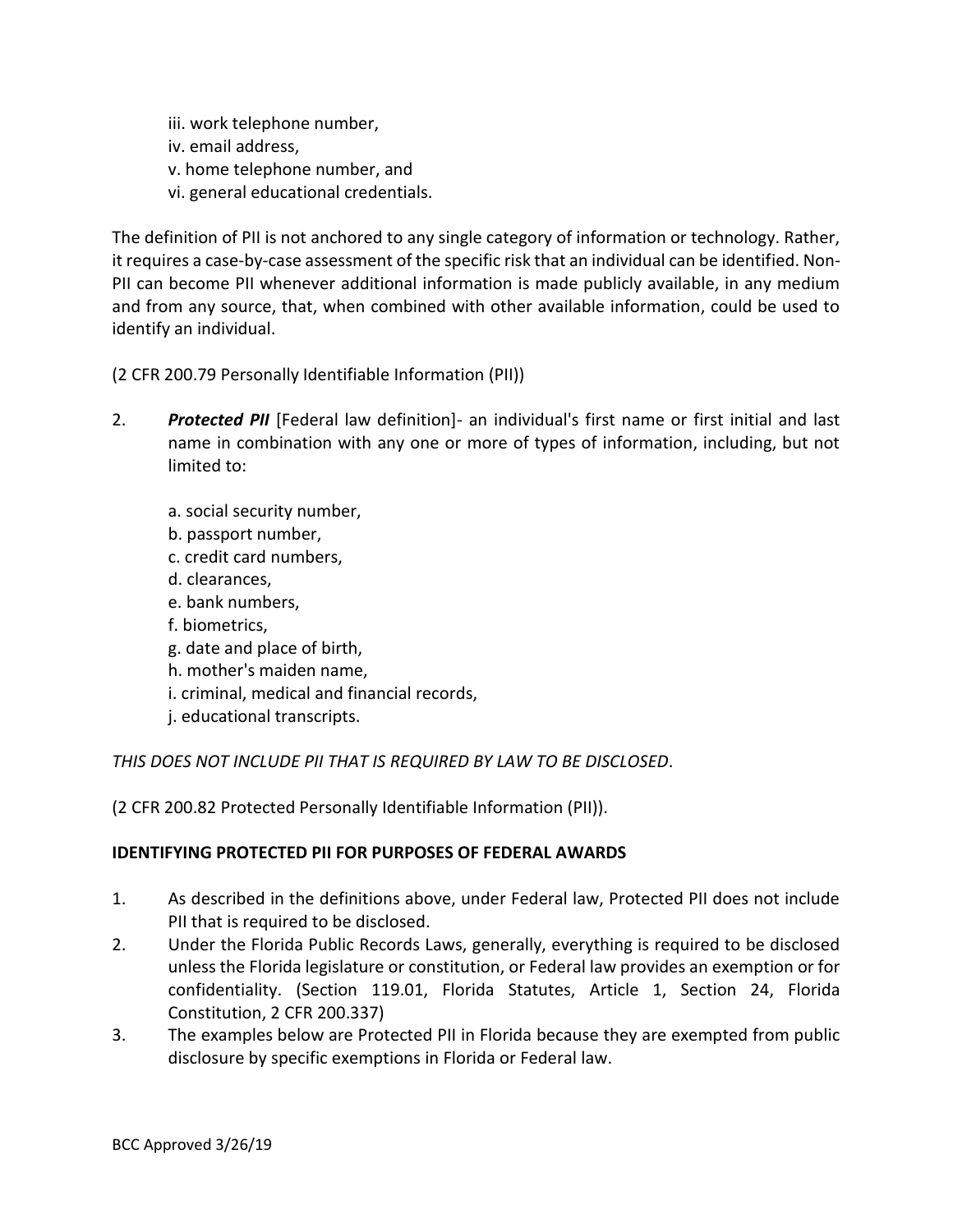- a. *FULL NAME IN COMBINATION WITH* any part that is stored or displayed in conjunction with any of the subsequent listings of data or *INFORMATION IN b. – j. BELOW IS DEEMED PROTECTED PII*.
- b. National Identification information, such as passports, visas, permanent residence cards, voting information, social security number, or any other type of unique identifier used on a national level.
- c. Local and/or state, provincial, etc. information, such as drivers licenses, vehicle registration, or any other type of unique identifier used on a local and/or state or provincial level.
- d. Digital identifiers, such as IP addresses, usernames, passwords, etc.
- e. Facial, fingerprint, iris and all other associated biometric information.
- f. Date of birth and place of birth
- g. Medical records (i.e. Protected Health Information (PHI) and electronically Protected Health Information (ePHI), and all associated data and information contained (electronically or physically) with the medical records.
- h. Criminal records that reveal the identity of victims or witnesses.
- i. Financial and Accounting records, such as banking and tax information, along with credit and debit card information.
- j. Educational information for currently enrolled students, such as classes taken, schedule, grades received, degrees confirmed, disciplinary actions, financial aid, and student loans.
- 4. Exhibit A is a summary of Florida statutory and constitutional exemptions that the County is most likely to be affected by and that deal specifically with personal information. A summary of nearly all Florida statutory and constitutional exemptions from the open public records laws, not just those dealing with PII, is attached as Exhibit B.
- 5. Examples of Federal laws the County may be affected by and making certain PII information exempt from disclosure are included in Exhibit C.

## **DATA CLASSIFICATION**

All PII should be evaluated to determine the PII confidentiality impact level. This assessment will ensure the County applies appropriate safeguards for PII. Data classification, in the context of information security, is the classification of data based on its level of sensitivity and the impact to the County should that data be disclosed, altered or destroyed without authorization. The classification of data helps determine what baseline security controls are appropriate for safeguarding that data. All County data should be classified into one of two sensitivity levels:

1. *Level I – Protected Information:* High risk of significant financial loss, legal liability, public distrust or harm if this data is disclosed.

Specific Protected PII information exempt from public disclosure pursuant to Federal law and Florida Statute, for example: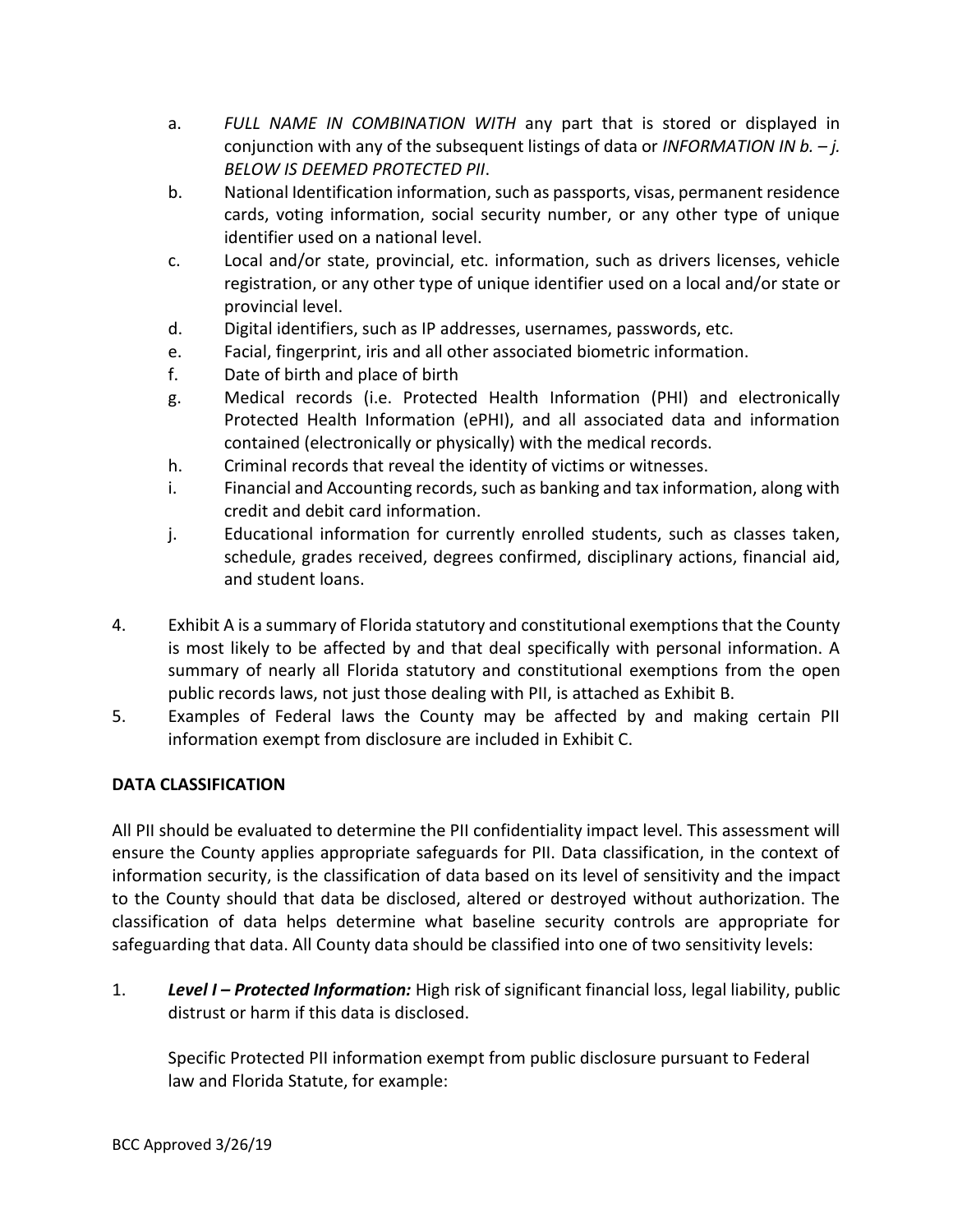- a. Data protected by Health Information Portability and Accountability Act (HIPAA) (i.e. animal bite cases, workers comp cases, emergency services information, etc.)
- b. Data protected by Health Information Technology for Economic and Clinical Health (HITECH) Subtitle D – (addresses privacy and security concerns associated with the electronic transmission of health information, which provides provisions that strengthen HIPAA rules)
- c. Data subject to Payment Card Industry Data Security Standards (PCI DSS) standards (i.e. credit or payment card information)
- d. Data protected by The Family Educational Rights and Privacy Act (FERPA) (i.e. student information including grades, official correspondence, financial aid, scholarship records, etc.)
- e. User Names and Passwords (i.e. Windows login, application specific login, etc.)
- 2. *Level II – Public Information:* Low requirement for confidentiality (information is public) and/or low or insignificant risk of financial loss, legal liability, public distrust or harm if this data is disclosed.

Information that is publicly available pursuant to Florida Statute or Federal law and not coupled with other PII that would then make it Protected PII, for example:

- a. first and last name
- b. address
- c. work telephone number
- d. email address
- e. home telephone number
- f. general educational credentials
- g. telephone books
- h. public Web sites
- i. Walton County listings

## **REGULATORY COMPLIANCE**

Regulatory compliance laws, legislation, and industry specific rulings call for the protection of PII, and accordingly, the County is to identify compliance mandates regarding the safety and security of sensitive information, and the applicable measures for enforcement. The County should be familiar with the laws included in Exhibit A.

## **PROCEDURE**:

## **A. GENERAL**

All electronic files that contain Protected PII will reside within a protected information system. Protected PII is not to be downloaded to personal workstations or mobile devices (such as laptops, personal digital assistants, mobile phones, tablets or removable media)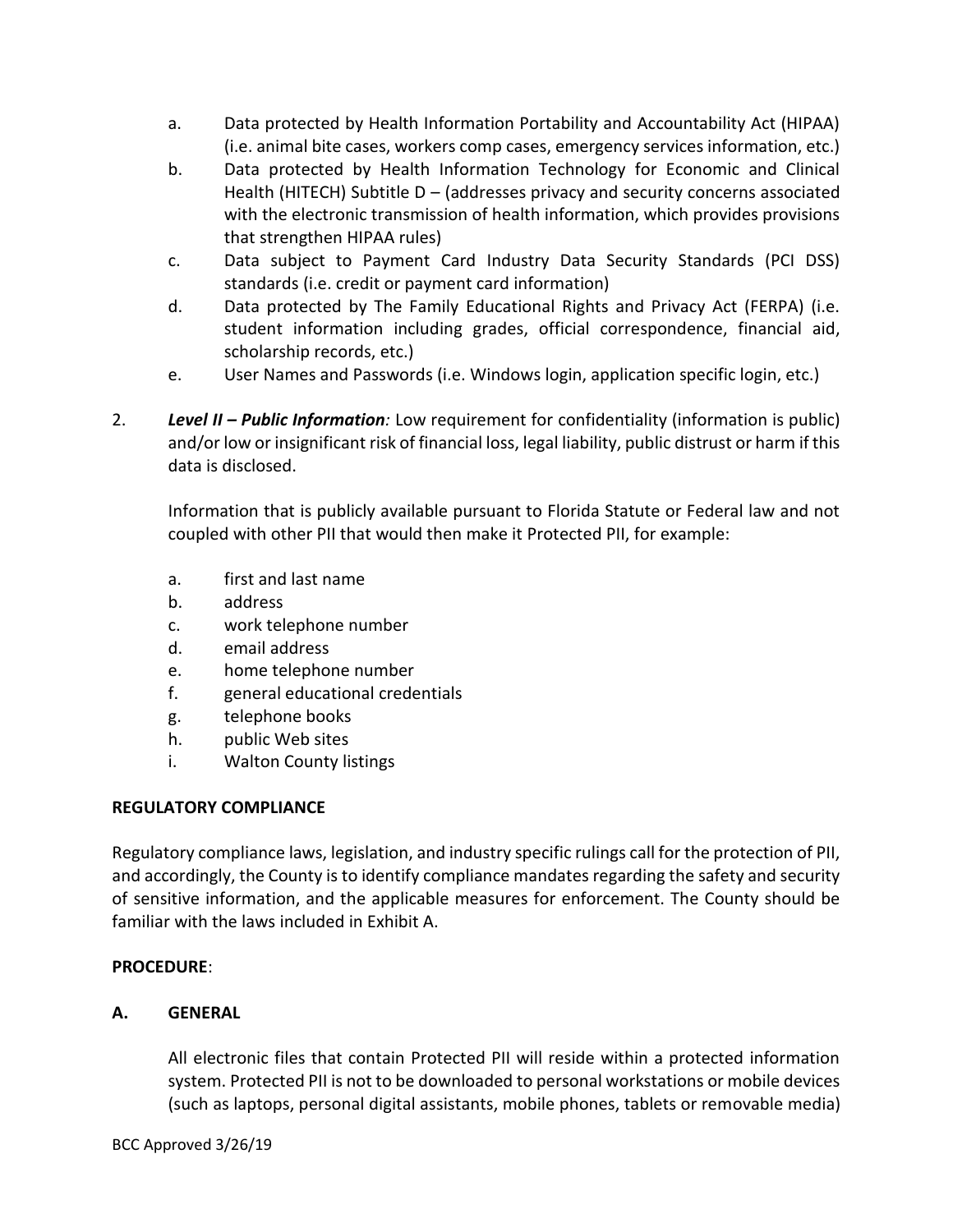or to systems outside the protection of the County. Protected PII will not be sent through any form of insecure electronic communication, e.g., E-mail or instant messaging systems. Significant security risks emerge when Protected PII is transferred from a secure location to a less secure location or is disposed of improperly. When disposing of Protected PII, the physical or electronic file should be shredded or securely deleted. All physical files that contain Protected PII will reside within a locked file cabinet or room when not being actively viewed or modified.

## **B. DATA CLASSIFICATION**

- 1. All County employees are responsible for:
	- a. Understanding what constitutes Protected PII and Public PII; and
	- b. Managing Protected PII and Public PII in a manner consistent with the criticality of and the requirements for confidentiality associated with the data in any form (electronic, documentary, audio, video, etc.) throughout the entire information lifecycle (from creation through preservation or disposal).
- 2. All County Protected PII and Public PII, whether at rest (i.e., stored in databases, tables, email systems, file cabinets, desk drawers, etc.) or in use (i.e., being: processed by application systems, electronically transmitted, used in spreadsheets, or manually manipulated, etc.) must be classified into one of the two data classification levels described in this policy by each department that is the Custodian of Records for that information.
- 3. The PII confidentiality impact level (I & II) indicates the potential harm that could result to the subject individuals and/or the County if PII were inappropriately accessed, used, or disclosed.

#### **C. APPLYING SAFEGUARDS**

The County departments that are the Custodians of Records for specified information should apply appropriate safeguards to protect the confidentiality of PII based on the PII confidentiality impact level.

- 1. Develop comprehensive standards of operating procedures for protecting the confidentiality of Protected PII.
- 2. Create training materials and require that all individuals receive appropriate training before being granted access to systems containing Protected PII to reduce the possibility that Protected PII will be accessed, used, or disclosed inappropriately.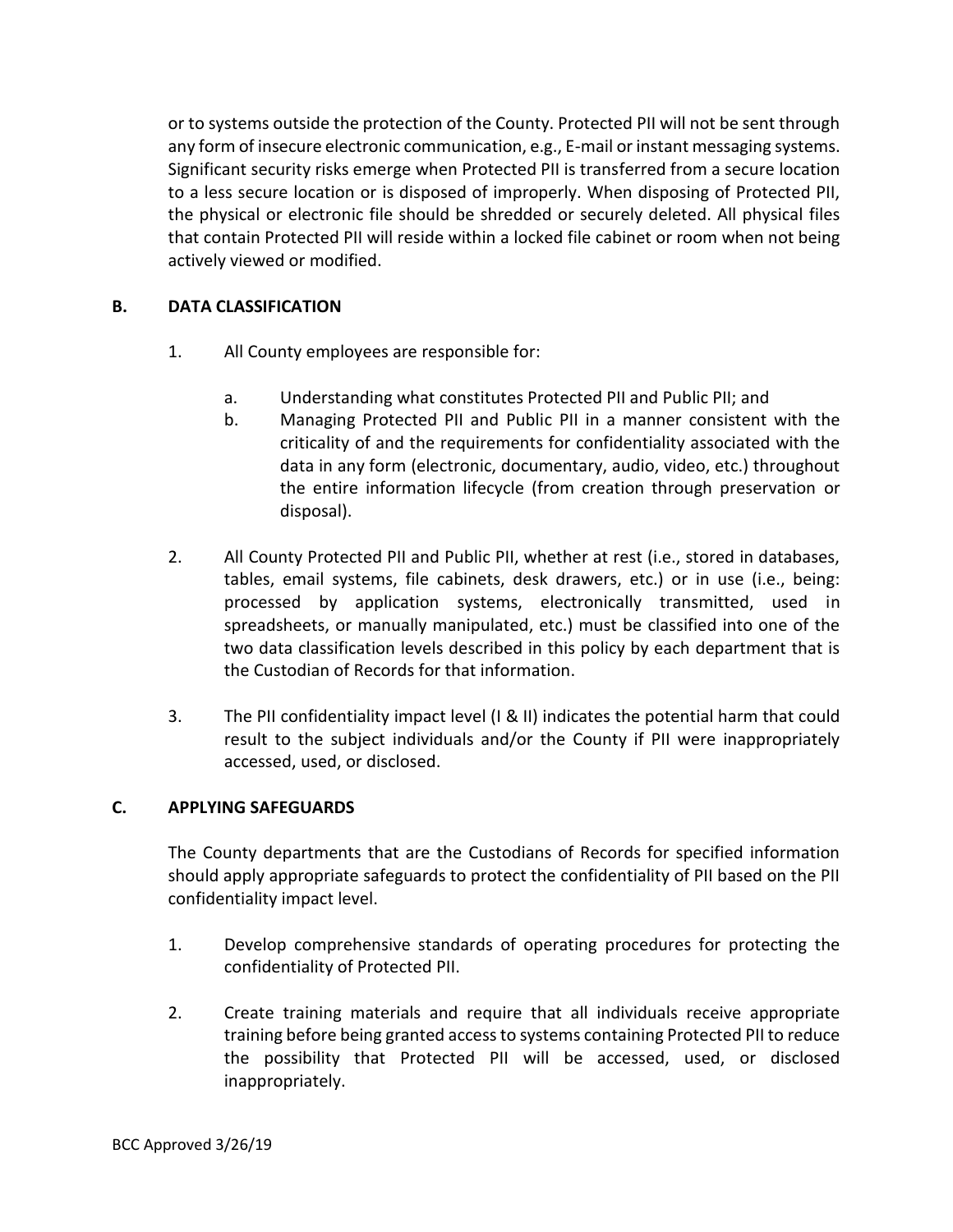- 3. De-identify records by removing enough Protected PII so that the remaining information does not identify an individual and there is no reasonable basis to believe that the information can be used to identify an individual. Identifying and de-identifying records can be used when full records are not necessary, such as for examinations of correlations and trends.
- 4. Control access to Protected PII through access control procedures and define and create access enforcement mechanisms, such as access control lists.
- 5. Prohibit or strictly limit access to Protected PII from portable and mobile devices, such as laptops, cell phones, and personal digital assistants (PDAs), which are generally higher-risk than non-portable devices.
- 6. Protect the confidentiality of transmitted Protected PII. This can be implemented by encrypting data communications or by encrypting the information before it is transmitted.
- 7. Monitoring and reporting events that affect the confidentiality of Protected PII, such as inappropriate access to Protected PII.

# **D. EXCEPTIONS**

If there is an operational or business need to store Protected PII outside the County, please contact the Human Resources Department or County Administrator's Office for approval and assistance in securing the information.

### **E. INCIDENT REPORTING**

In the event of a real or suspected unauthorized disclosure of Protected PII data the County Administrator's office must be notified as soon as reasonably possible. Unauthorized disclosure includes but is not limited to misplacing a paper report, loss of a laptop, mobile device, or removable media containing Protected PII, accidental email of Protected PII, possible virus, or malware infection of a computer containing Protected PII or a breach of security. Be prepared to provide information that will provide a clear definition of the breach involving Protected PII. Also, if the information relates to a Federal or State Grant award, then the appropriate funding agency must be notified promptly of any breech of the Protected PII. The following information is helpful to obtain from employees who are reporting a known or suspected breach involving Protected PII.

- 1. Person reporting the incident
- 2. Person who discovered the incident
- 3. Date and time the incident was discovered
- 4. Nature of the incident
- 5. Name of system and possible interconnectivity with other systems
- 6. Description of the information lost or compromised
- 7. Storage medium from which information was lost or compromised
- 8. Controls in place to prevent unauthorized use of the lost or compromised information